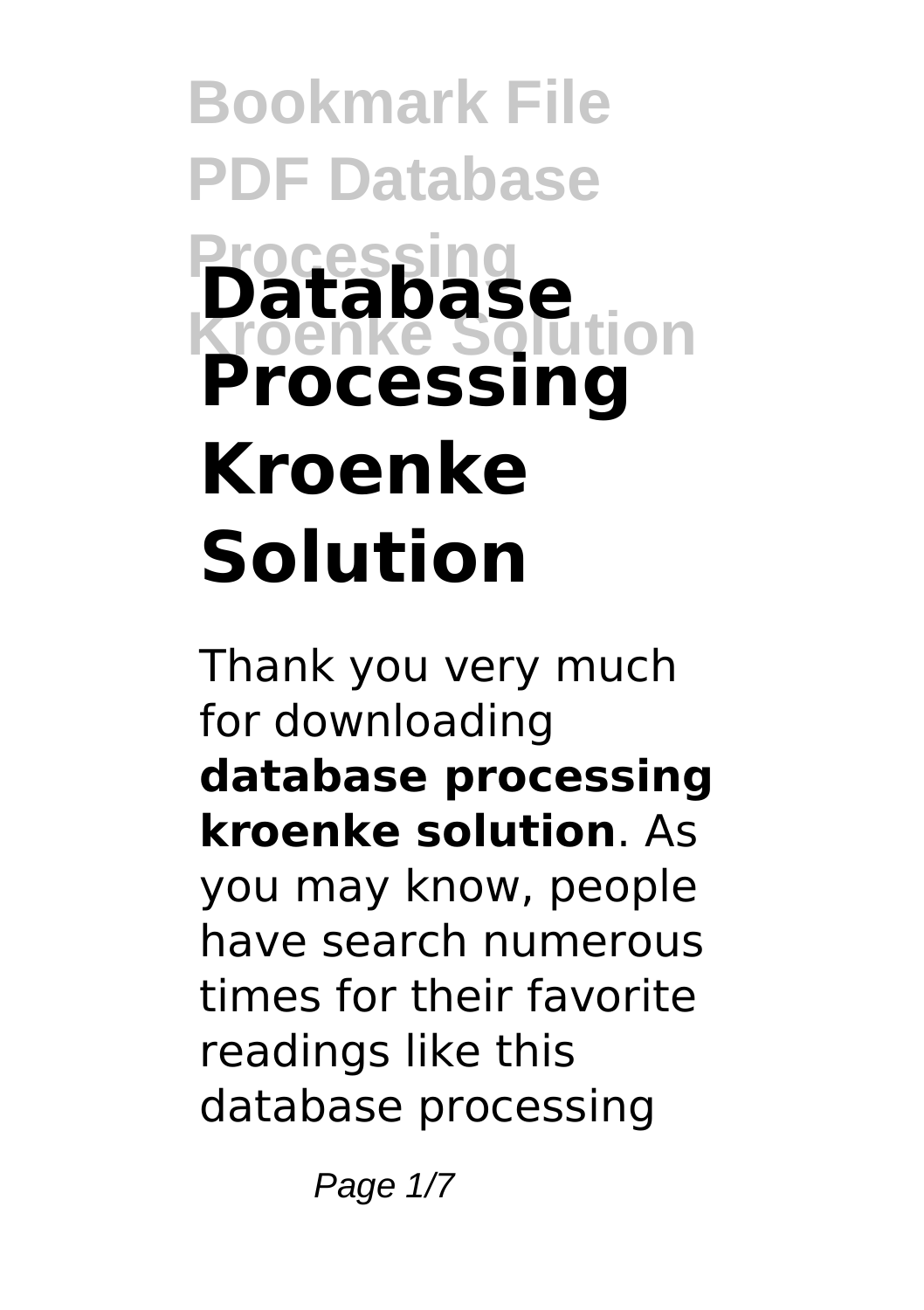## **Bookmark File PDF Database**

**Processing** kroenke solution, but lend up in harmful ion downloads.

Rather than reading a good book with a cup of tea in the afternoon, instead they cope with some malicious bugs inside their desktop computer.

database processing kroenke solution is available in our digital library an online access to it is set as public so you can get it instantly.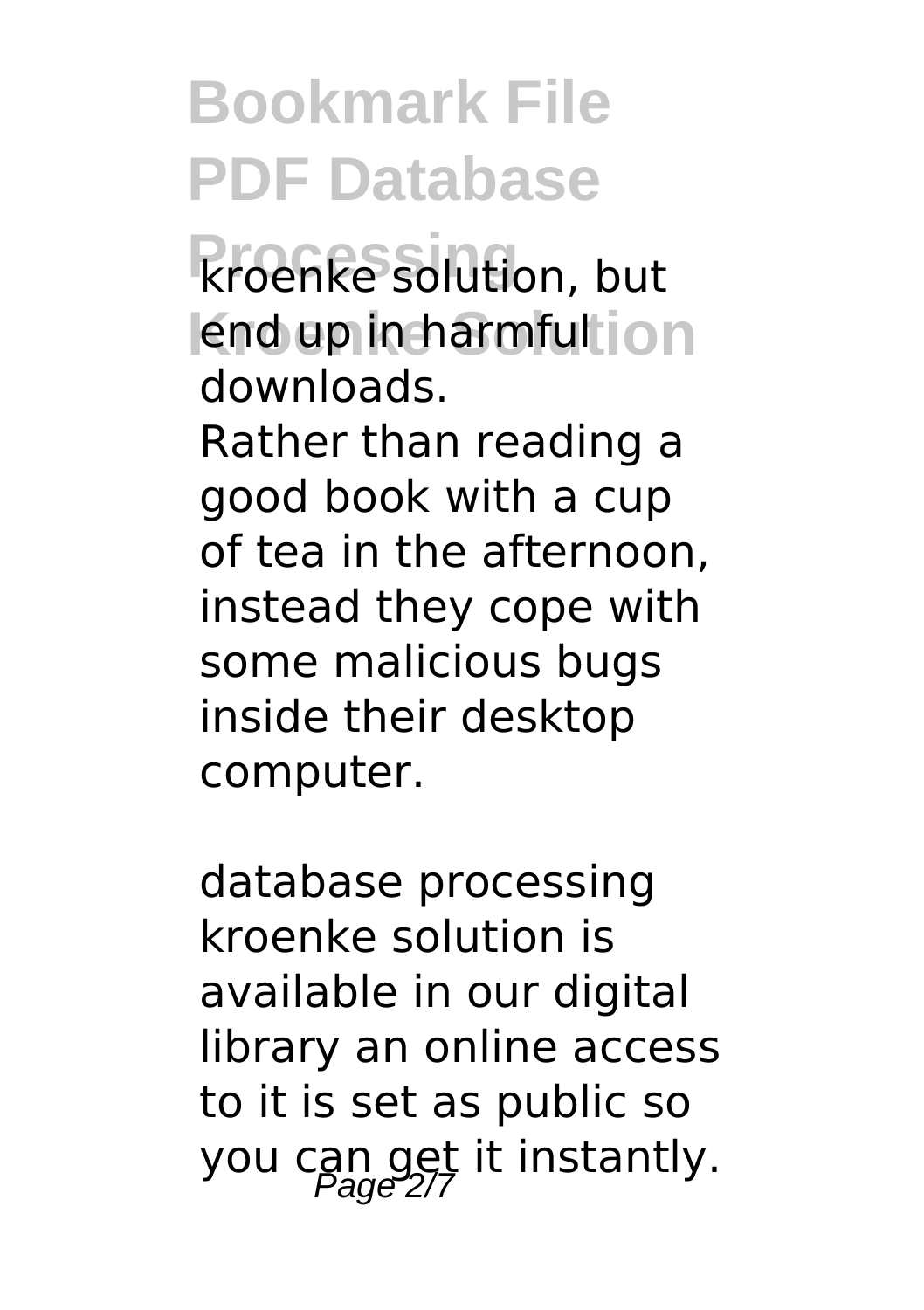**Bookmark File PDF Database Pour books** collection saves in multiple tion locations, allowing you to get the most less latency time to download any of our books like this one. Merely said, the database processing kroenke solution is universally compatible with any devices to read

After you register at Book Lending (which is free) you'll have the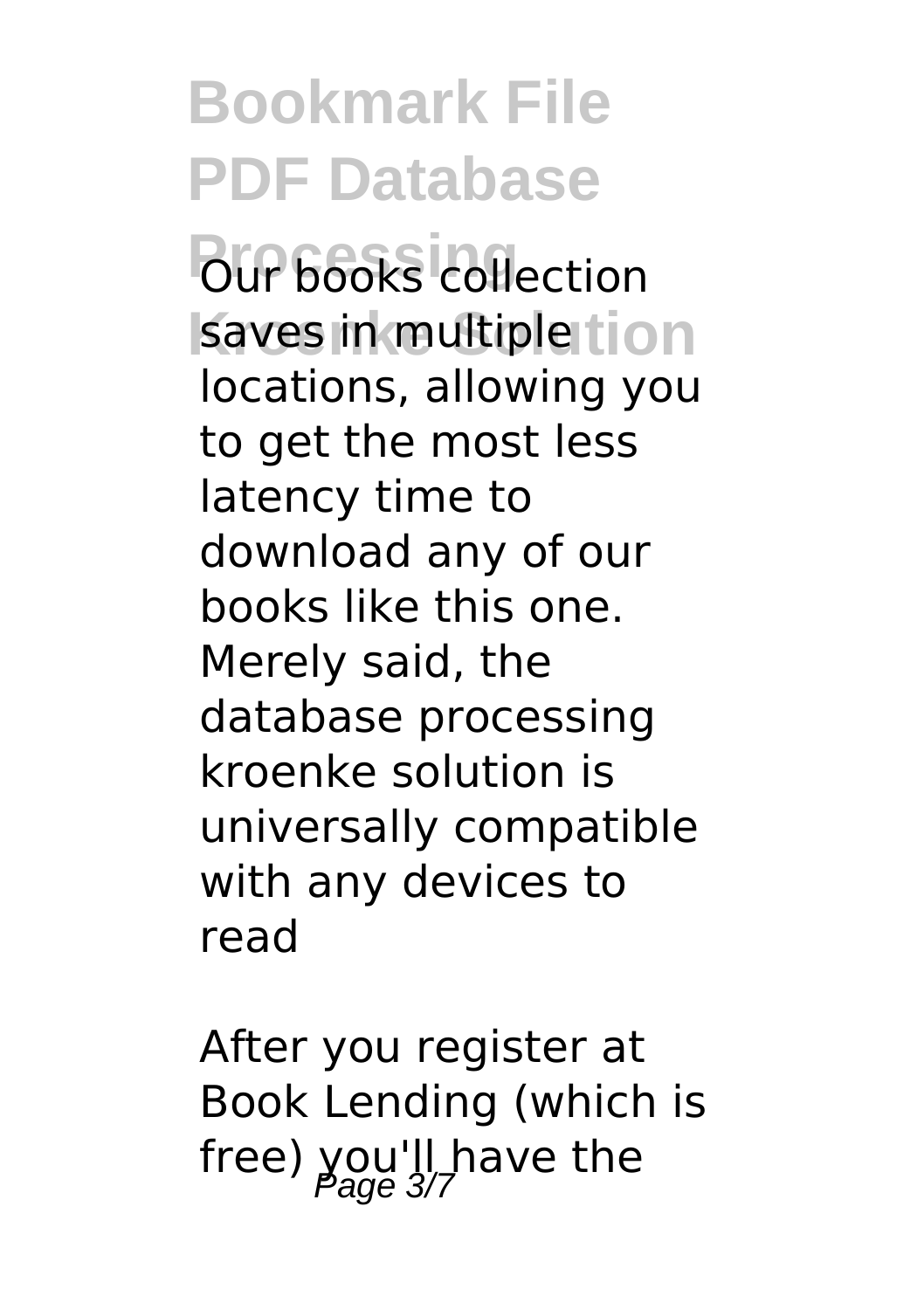**Bookmark File PDF Database** ability to borrow books that other individuals are loaning or to loan one of your Kindle books. You can search through the titles, browse through the list of recently loaned books, and find eBook by genre. Kindle books can only be loaned once, so if you see a title you want, get it before it's gone.

### **Database Processing Kroenke Solution**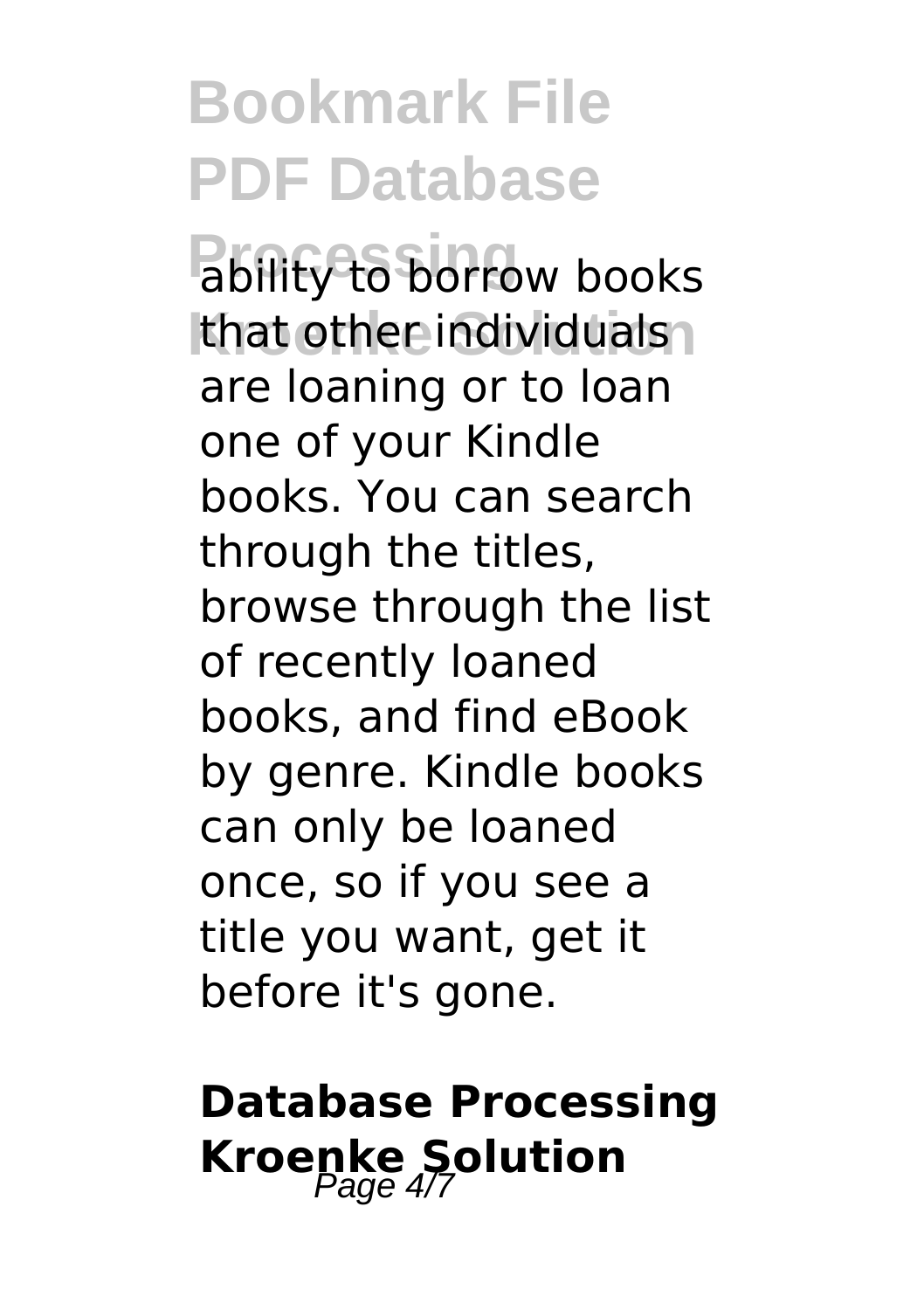## **Bookmark File PDF Database**

**Processing** is a Georgia-based payments technology and software solutions provider. According to the latest data, Scion Asset Management owned 66,700 shares in Global Payments Inc. (NYSE:GPN) at the end  $of \dots$ 

#### **Michael Burry Was Wrong About These 7 Stocks** The TOP MS study was registered with ClinicalTrials.gov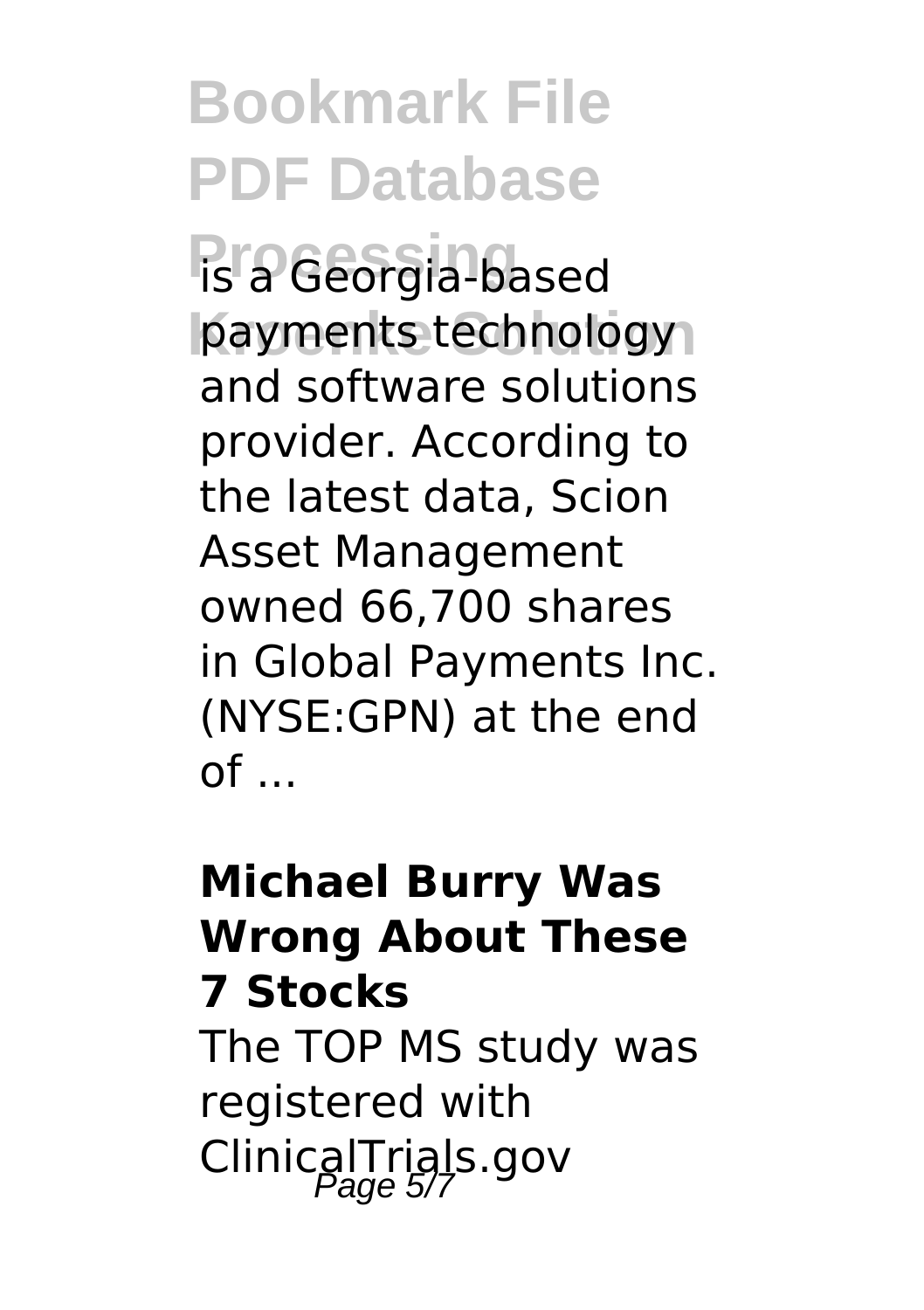**Bookmark File PDF Database Processing** (NCT00819000). **MedNet Solutions, and** database development company, was contracted to build a research-quality database that could capture the ...

**Therapy Optimization in Multiple Sclerosis: A Prospective Observational Study of Therapy Compliance and Outcomes**